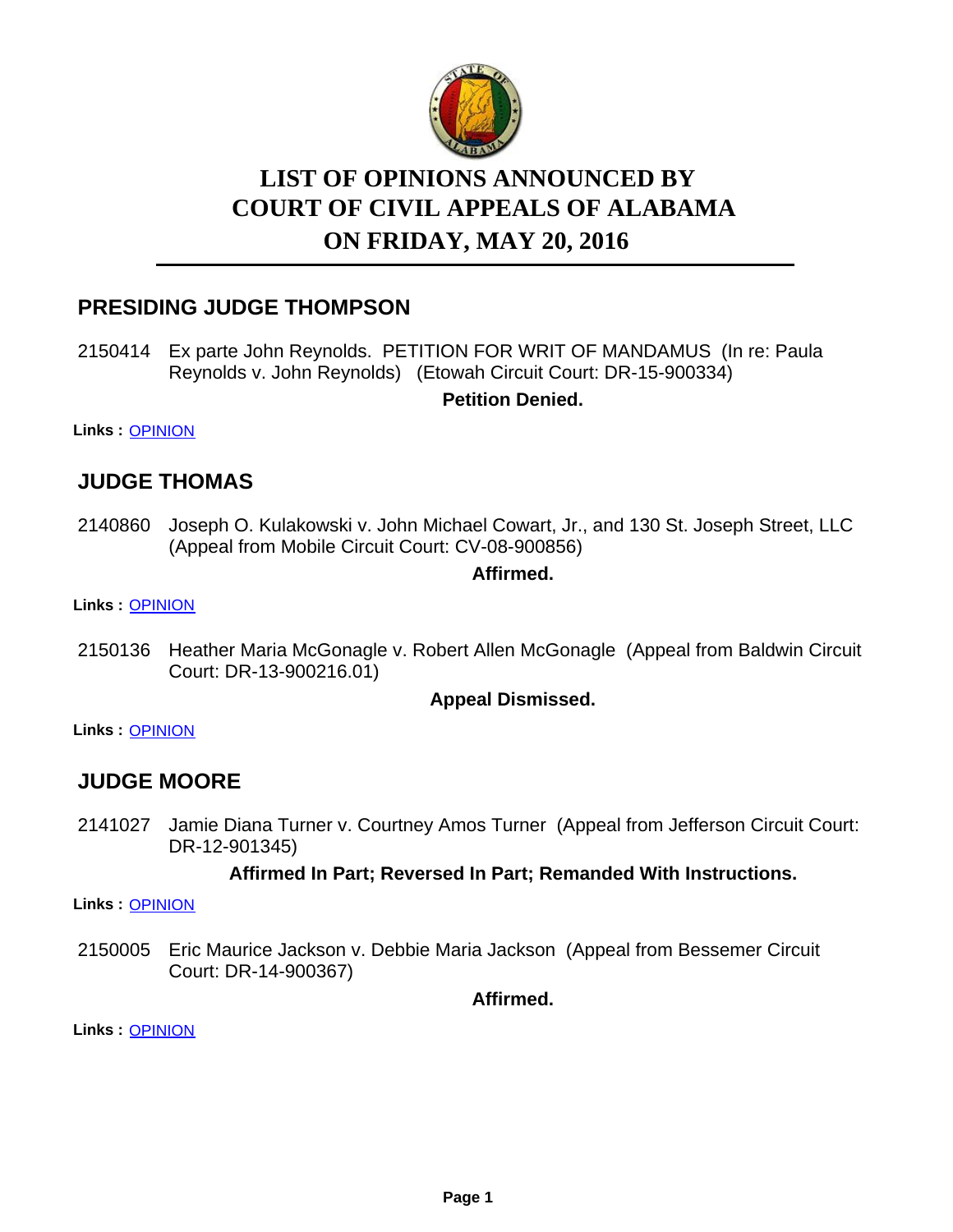Sharon Swims Knight v. Burice Vann Knight (Appeal from Winston Circuit Court: DR-13-900101) 2150137

#### **Affirmed.**

- **Links :** [OPINION](https://acis.alabama.gov/displaydocs.cfm?no=737064&event=4N10JTI2Q)
- 2150289 Tania L. Hill v. Dmetrius Hill (Appeal from Lee Circuit Court: DR-11-900076.01) **Affirmed.**

**Links :** [OPINION](https://acis.alabama.gov/displaydocs.cfm?no=737065&event=4N10JTI8D)

2140807 F.V.O. v. Coffee County Department of Human Resources (Appeal from Coffee Juvenile Court: JU-09-149.01) *(Consolidated with 2140808, 2140810.)*

#### **Affirmed.**

**Links :** [OPINION](https://acis.alabama.gov/displaydocs.cfm?no=737057&event=4N10JTFOX)

2140808 F.V.O. v. Coffee County Department of Human Resources (Appeal from Coffee Juvenile Court: JU-09-150.01) *(Consolidated with 2140807, 2140810.)*

#### **Affirmed.**

#### **Links :** [OPINION](https://acis.alabama.gov/displaydocs.cfm?no=737057&event=4N10JTFOX)

2140810 F.V.O. v. Coffee County Department of Human Resources (Appeal from Coffee Juvenile Court: JU-09-151.01) *(Consolidated with 2140807, 2140808.)*

#### **Affirmed.**

**Links :** [OPINION](https://acis.alabama.gov/displaydocs.cfm?no=737057&event=4N10JTFOX)

### **PER CURIAM**

2140925 Stephanie Spivey Fancher Reeves v. Robert Allen Fancher (Appeal from Dallas Circuit Court: DR-09-156.02)

**Reversed And Remanded.**

**Links :** [OPINION](https://acis.alabama.gov/displaydocs.cfm?no=737060&event=4N10JTHCQ)